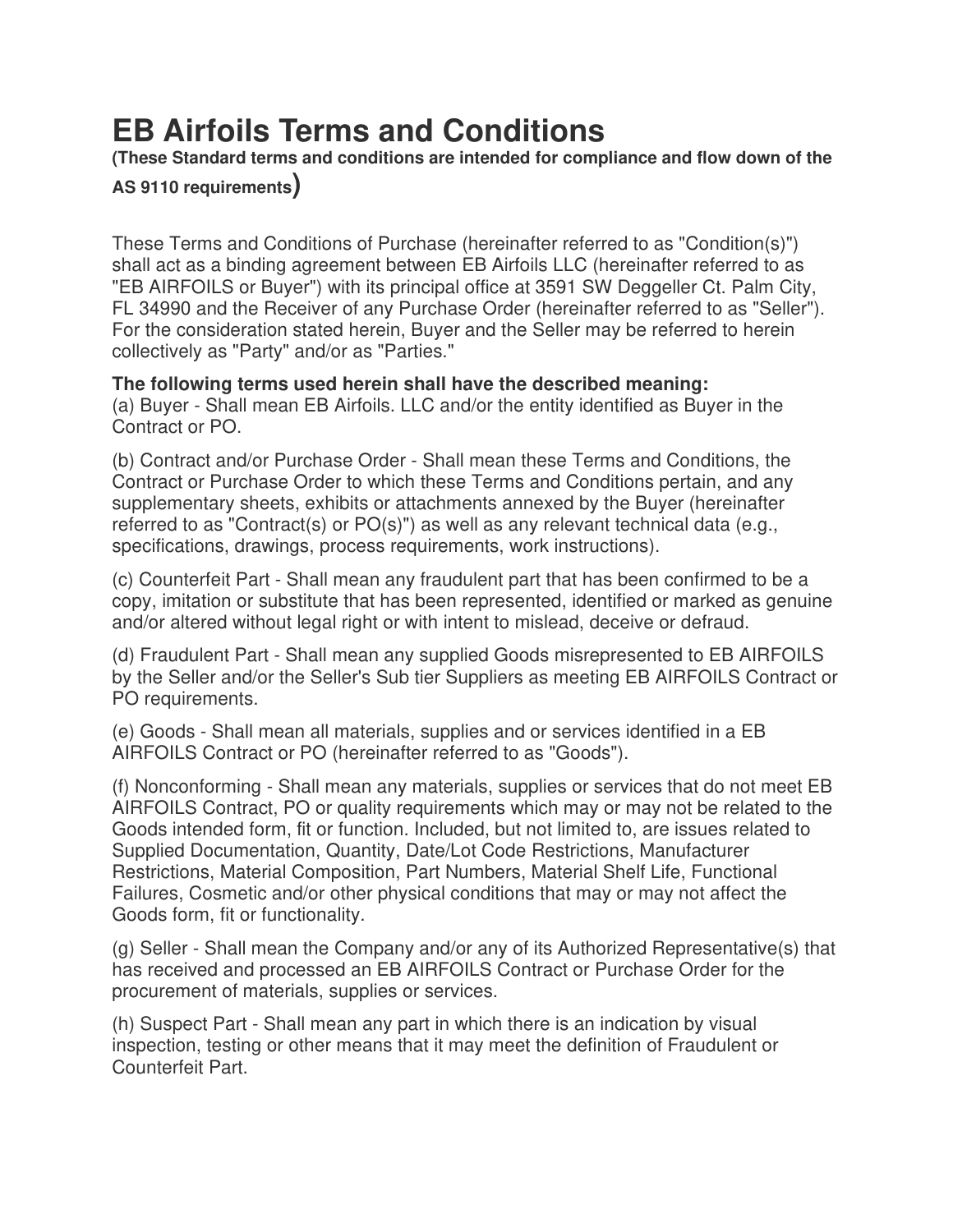**Goods Requirements:** Seller agrees to furnish and deliver to EB AIRFOILS all Goods in accordance with the Conditions and terms of the PO. Upon receipt of a PO, the Seller shall be bound by the provisions of these Conditions and terms of the PO, unless Seller objects to any provision in writing prior to the shipment of Goods. Any of the following acts by the Seller shall constitute acceptance and understanding of these Conditions and terms of the PO:

(a) Signing and returning a copy of these Conditions.

- (b) Signing and returning a copy of the purchase order.
- (c) Shipment or delivery of any Goods referenced on the purchase order; and/or
- (d) Return of Seller's own form of order acknowledgment.

**Guarantee of Goods Source(s):** The Seller shall ensure that only conforming Goods and services are delivered to Buyer. When providing Goods to Buyer, Seller shall endeavor to first procure Goods in compliance with Original Component Manufacturers (OEMs), specifications. the OEM Authorized Distributor, or from Suppliers who has obtained such Goods directly from the OEM or their Authorized Distributors and can provide full supply chain traceability documentation to the OEM. Supply of Goods by the Seller that does not meet these source requirements is not authorized unless first approved in writing by EB AIRFOILS via a signed Contract or PO. The Seller hereby attests that the goods and services provided under this purchase order are in compliance with all technical manuals identified and are unaltered and authentic and have not been altered, reclaimed, otherwise used, or previously rejected for any reason. The Seller hereby agrees they have done their due diligence to prevent the supply of fraudulent/suspect counterfeit parts. The Seller shall preserve the product during processing and delivery in order to maintain conformity to requirements. As applicable, preservation shall (2) include identification, handling, packaging, storage, and protection in accordance with manufacturer specifications and applicable statutory and regulatory requirements providing for the prevention, detection, and removal of foreign objects.

**Guarantee of Services Provided:** The Seller shall ensure that the methods, equipment and personnel performing services are compliant with all technical requirements and that personnel have been trained, equipment maintained, and methods verified to deliver compliant processes and services. The Seller hereby attests that the services provided under this purchase order are in compliance with all technical manuals identified and are unaltered and authentic and have not been altered for any reason. The Seller shall provide written notification to the Buyer of any changes in manufacturing to include change in location, change in subcontractors, change in critical processes.

**Supply Chain Traceability:** Seller shall maintain a method of Goods traceability that ensures tracking of the Goods back to the Manufacturer of all Goods being delivered to Buyer. This traceability method shall clearly identify the name and location of all Supply Chain Intermediaries from the Manufacturer to the shipment of Goods to the Buyer. Traceability information shall include, but not limited to, Manufacturer's Part Numbers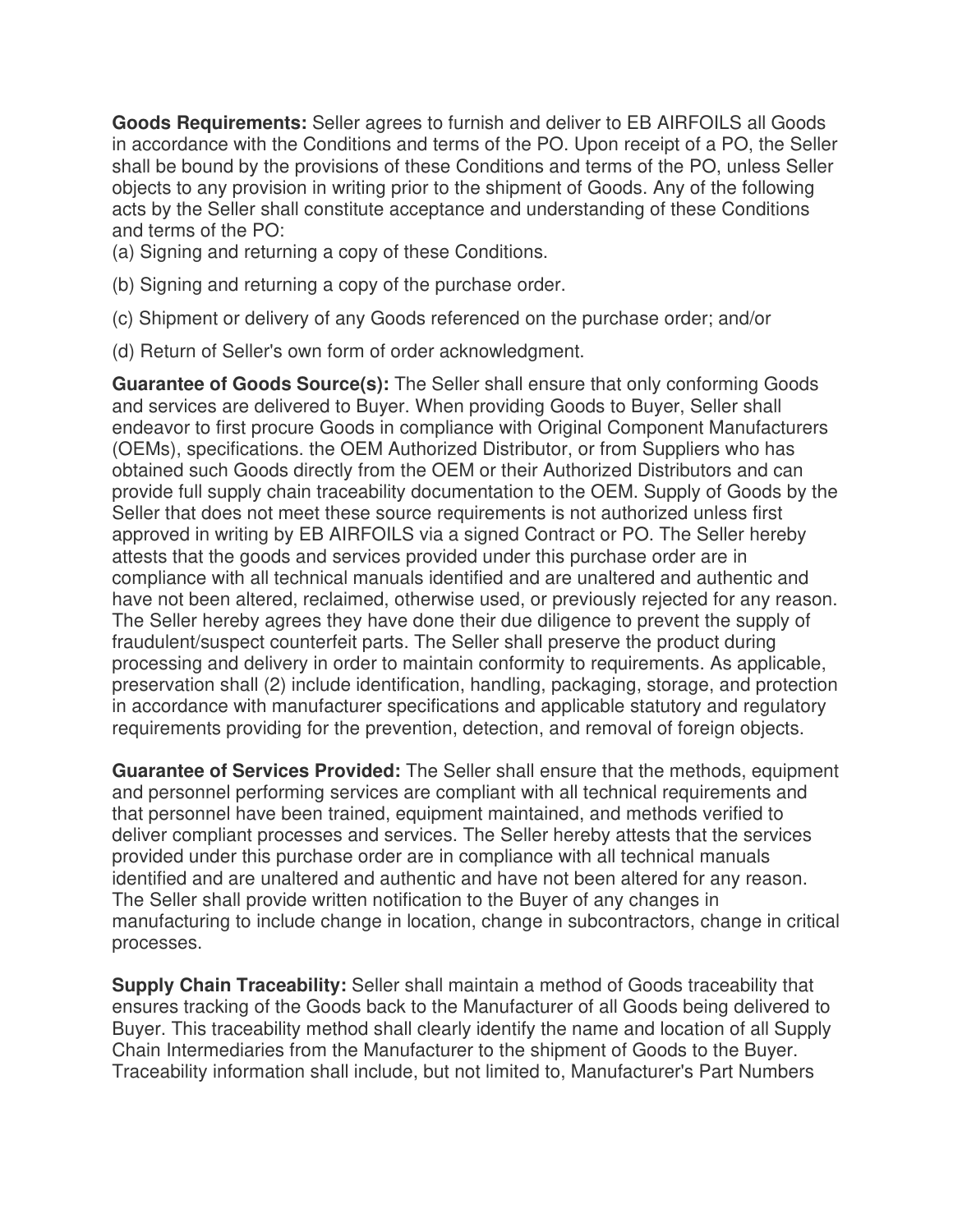and Batch identification such as date codes, lot numbers, serializations, shelf life, material compositions and testing and inspection reports.

**Quality Management System:** EB Airfoils encourages and promotes the implementation of a Quality Management System as well as the importance of ethical behavior to all of their External Providers. Independent External Providers demonstrating these best practices are preferred. Sellers that have obtained certification or registration to a quality management system that complies with the International Organization for Standardization ISO 9001 Quality Management System Requirements, or other equivalent industry recognized standard further warrants that in the event of a change in Certification Bodies, loss of or notice of losing registration shall notify EB AIRFOILS in writing within 5 days of receiving such notification.

**Record Retention:** Seller shall keep and maintain records of this transaction and all related Goods inspection and test records for a minimum of 15 years from date of shipment. All such records shall be made available to the Buyer or Buyer's representatives upon request.

**Price:** Unless otherwise specified, the prices established by this Contract are firm fixed prices. Seller warrants that any unit prices charged herein do not exceed the unit prices charged by Seller to other Customers in substantially similar transactions. If Seller is liable to Buyer for any amounts, Buyer may, at its election, set-off such amounts against any amounts payable to Seller under this Contract.

**Schedule and Delivery;** Notice of Delay: Seller shall strictly adhere to all Purchase Order schedules and shall notify Buyer, in writing, immediately of any actual or potential delay to the performance of this Contract. Such notice shall include a revised schedule and shall not constitute a waiver to Buyer's rights and remedies hereunder. **Warranty:** Unless stated otherwise in the documents accompanying these terms and conditions, and accepted by Buyer in writing, Seller warrants all Goods against defects in design and performance for a period of one year following delivery. Seller shall observe, comply with and afford Buyer all applicable warranties associated with Goods including Manufacturer's warranties and those contained in the New York Uniform Commercial Code, which shall be in addition to the warranties set forth herein. Seller hereby acknowledges that Buyer does not waive or accept any disclaimer of any such warranties. These warranties shall survive delivery, inspection, acceptance and payment and shall run to Buyer's Customers.

**Inspection and Acceptance:** Buyer's final acceptance of Goods or services is subject to Buyer's final inspection within 90 days after receipt of Goods, notwithstanding payment of Goods. Buyer may designate, at its option, a qualified third party to assist in making a determination in deeming the acceptability of Seller's Goods.

SELLER will be responsible for all direct and consequential costs associated with the delivery of non-conforming, counterfeit, suspect counterfeit or rejected products, including but not limited to: (i) replacement costs (ii) corrective or rework costs (iii)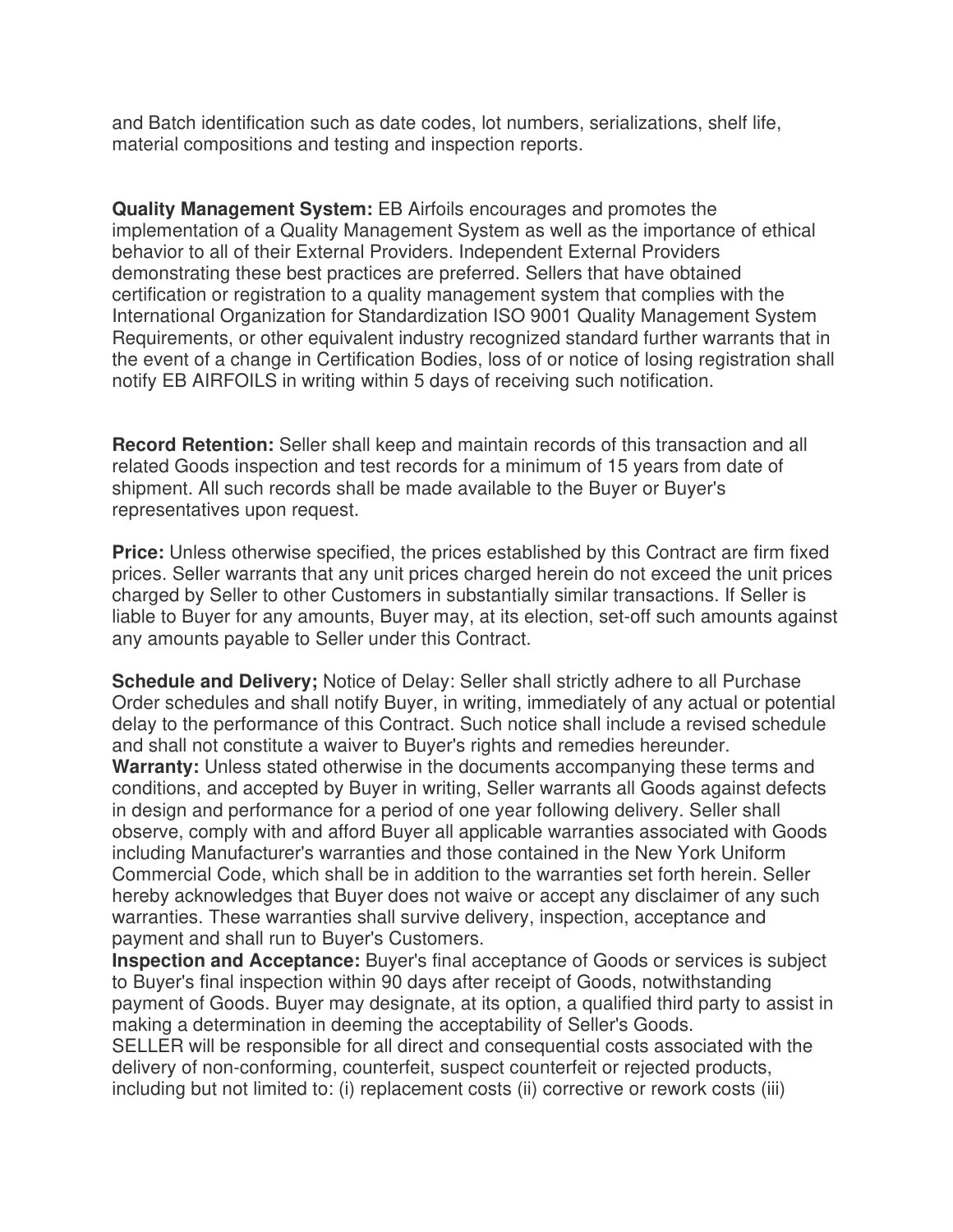testing costs (iv) additional costs associated with the transport, financing or storage of Goods (v) any additional remedy that is accordance with Buyer's or Buyer's Customer's requirements.

**Product Impoundment and Financial Responsibility:** All product deemed fraudulent, suspect and/or deemed counterfeit by the Buyer shall be impounded in a secure location until such time that the product in question can be definitively deemed authentic either by the OCM or by an Independent Certified Test Facility. Fraudulent or Suspect product that cannot be definitively deemed authentic will not be returned to the Seller and "quarantined" by Buyer until either the parties agree that the parts can be destroyed, or the applicable statute of limitations has run so that Buyer can destroy the parts "with proof of destruction" retained at Buyer's facility. Buyer will have no obligation to make payment for any non-authentic product that cannot otherwise be definitively authenticated. Seller will be required to refund to Buyer any payments made by Buyer for product that is deemed non-authentic.

**Equal Employment Opportunity:** Buyer is an equal employment opportunity employer and is a federal contractor. Buyer and Seller agree that, to the extent applicable, they will comply with Executive Order 11246, the Vietnam Era Veterans Readjustment Assistance Act of 1974 and Section 503 of the Vocational Rehabilitation Act of 1973 and also agree that these laws are incorporated herein by this reference.

**Right of Access:** Buyer and Buyer's representatives shall have the right of access, on a noninterference basis, to any area of Seller's or Seller's supply chain sub-tier premises where any part of the work is being performed. Seller shall flow this requirement down to its sub tier supply chain Suppliers as a condition of this Contract. Seller shall, without additional costs to Buyer, provide all reasonable in-plant accommodations, facilities, and assistance for the safety and convenience of Buyer and Buyer's representatives in the performance of their duties.

**Flow Down of Applicable Requirements:** The requirements contained within this Contract shall be flowed down the supply chain, as applicable, including any special and/or specific Customer requirements.

(a) Due to the possibility of the materials being utilized for a United States Government Contract and regardless of whether a Government Contract Number is listed on the order, the following Federal Regulations, in effect on the date of the procurement, shall apply:

(b) The Supplier shall be compliant to NIST 800-171 and DFARS 252.204-7012 where designated by Buyer.

**Shipping:** All Goods are to be shipped freight collect, F.O.B. destination by the specified carrier, unless otherwise stated.

(a) Do not charge insurance except upon Buyer's written request.

(b) Regardless of F.O.B. point, Seller agrees to bear all risk of loss, injury, or destruction of Goods ordered herein which occur prior to acceptance by Buyer.

(c) No such loss, injury, or destruction shall release Seller from any obligations hereunder.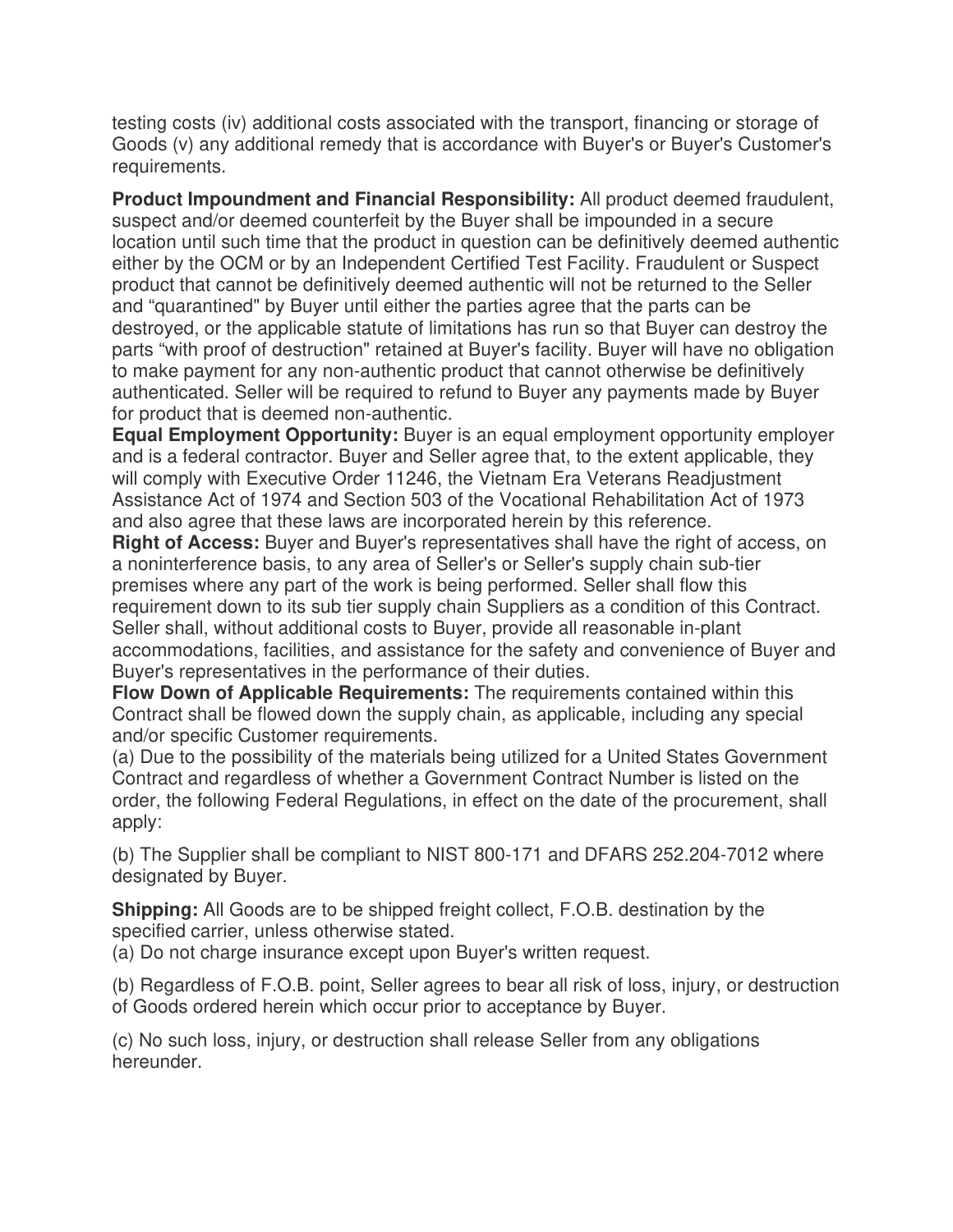(d) Any Goods received in excess of the quantity specified in this Contract may, at Buyer's option, be returned at Seller's sole expense. Buyer's count will be final and conclusive on all shipments not accompanied by a packing ticket.

**Packaging, Shipment, and Transportation:** All charges for boxing, packing, crating, and storage are included in the price stated herein. Goods shall be suitably packed to secure lowest transportation costs and to conform to the requirements of common carriers and any applicable specifications. All packages must bear Buyer's Purchase Order number. If purchase terms are F.O.B. shipping point. Seller will conform to Buyer's established routing and shipping instructions.

**Indemnity:** Seller shall defend, indemnify and hold harmless Buyer, its successors, assigns, Customers and users of items covered by this Contract from and against any and all penalties, liabilities, settlements, losses, damages, costs, charges, claims, reasonable counsel fees, and any other expenses, relating to or arising from any claims: (a) of every nature or character (including, without limitation, claims for personal injury, death or damage to property) based upon or arising out of any defect or alleged defect in the Goods "including, but not limited to the sale of any fraudulent or suspect counterfeit Goods by the Seller to Buyer, and/or due to any actual or alleged negligence of Seller, or any of its employees or agents; (b) of infringement, actual or alleged, of any patent, trademark, copyright, or other tangible or intangible personal or property right; or (c) of violation, actual or alleged, of any applicable law, rule or regulation. Seller expressly warrants that the Goods and the sale of the Goods to Buyer are, in fact, free from any of the conditions set forth in the preceding sentence.

**Assignment:** Neither this order nor any rights or obligations herein may be assigned by Seller nor may Seller delegate the performance of any of its duties hereunder without, in either case, Buyer's prior written consent.

**Goods, Methods, and Processes:** Any knowledge or information which Seller shall have disclosed or may hereafter disclose to Buyer incident to the placing and filling of this Contract shall not, unless otherwise specifically agreed upon in writing by Buyer, be deemed to be confidential or proprietary information, and accordingly shall be acquired free from any restrictions (other than restrictions which may derive from a valid patent.)

**Release of Information to Public:** Seller shall not, without the prior written consent of Buyer, make any release of information concerning this order or any other information related to Buyer (other than to Seller's employees and subcontractors that is required for the performance of their duties), including copies of this order or identifying the items sold by Seller to Buyer, nor use the name of Buyer in any advertising or publicity, except as may be necessary to comply with proper legal demand.

**Changes:** The Seller may not add to, modify, supersede or otherwise alter these Conditions or the terms of the PO, unless such changes are agreed to in writing by an Authorized EB AIRFOILS Representative. The Seller's failure to obtain RESION's prior written approval of changes constitutes a material breach under the terms of this agreement. EB AIRFOILS reserves the right to make and may request changes to these Conditions or the terms of the PO by written amendment for:

(a) Technical requirements.

- (b) Shipment or packing methods.
- (c) Place of delivery, inspection or acceptance.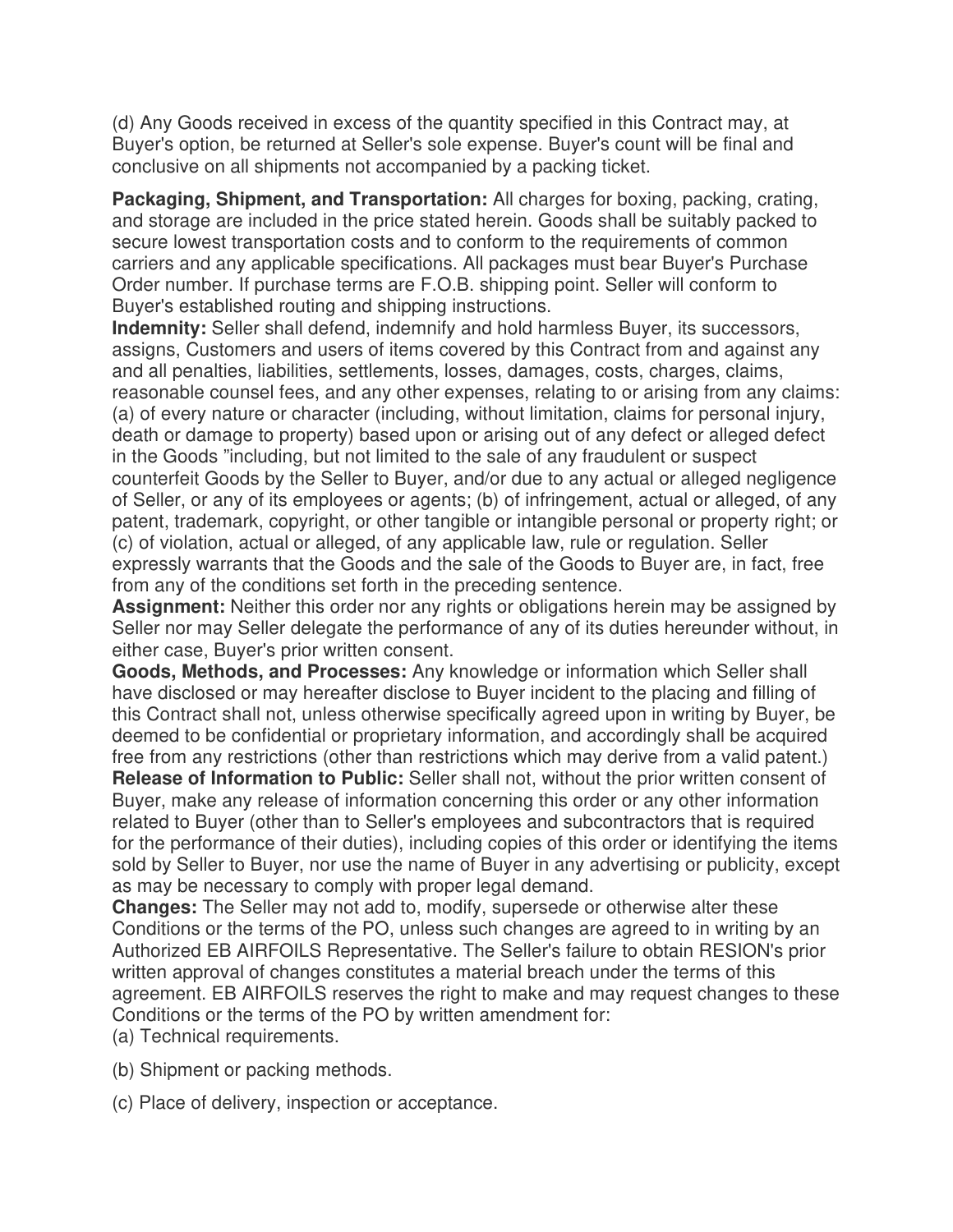- (d) Reasonable adjustments in quantities, delivery schedules or both.
- (e) Amount of Buyer-furnished property.
- (f) Time of performance; and/or
- (g) Place of performance.

If any such changes requested by Buyer cause an increase or decrease in the price of Goods or Goods delivery time, Seller shall promptly notify Buyer and assert its claim for equitable adjustment within 3 days after the change is requested. If applicable Buyer may withdraw the request for change or an equitable adjustment shall be made and reflected in a written amendment signed by both parties. However, nothing in this provision shall excuse Seller from immediately proceeding with the directed change(s) so long as such equitable adjustment, if requested is timely asserted and made.

**Force Majeure:** The following events, and only the following events, shall constitute force majeure under this Contract: (a) acts of God or of a public enemy; (b) acts of Government; (c) fires; (d) floods; (e)epidemics; (f) quarantine restrictions; (g) strikes; (h) freight embargoes; and (i) unusually severe weather. In each case, the failure to perform must be entirely beyond the control and without the fault or negligence of the party claiming to be so affected. Each party shall give the other immediate notice of any event that such party claims is a Force Majeure condition that would prevent the party from performing its obligations hereunder, and of the cessation of the condition. A party's notice under this Section shall include the party's good faith estimate of the likely duration of the Force Majeure condition.

**Termination for Convenience:** Buyer may, by notice in writing, direct Seller to terminate work under this Contract in whole or in part, at any time, and such termination shall not constitute default. In such event, Buyer shall have all rights and obligations accruing to it either at law or in equity, including Buyer's rights to title and possession of the Goods and materials paid for. Buyer may take immediate possession of all work so performed upon notice of termination. Seller shall immediately stop work and limit costs incurred on the terminated work. Buyer, after deducting any amount(s) previously paid, shall reimburse Seller for the actual, reasonable, substantiated and allowable costs with the total amount to be paid by Buyer being determined by negotiation.

**Termination for Default:** Buyer may, by written notice of default to Seller, terminate this Contract in whole or in part, or, at Buyer's sole discretion, require Seller to post such financial assurance as Buyer deems reasonably necessary, if Seller fails to: (a) deliver the Goods or to perform the services within the time specified in this Contract or any extension.

(b) make progress, so as to endanger performance of this Contract; or,

(c) Perform any of the other provisions of this Contract.

Buyer may require Seller to transfer title and deliver to Buyer, in the manner and to the extent directed by Buyer, any partially completed Goods and raw material, parts, tools, dies, jigs, fixtures, plans, drawings, services, information and contract rights (Materials)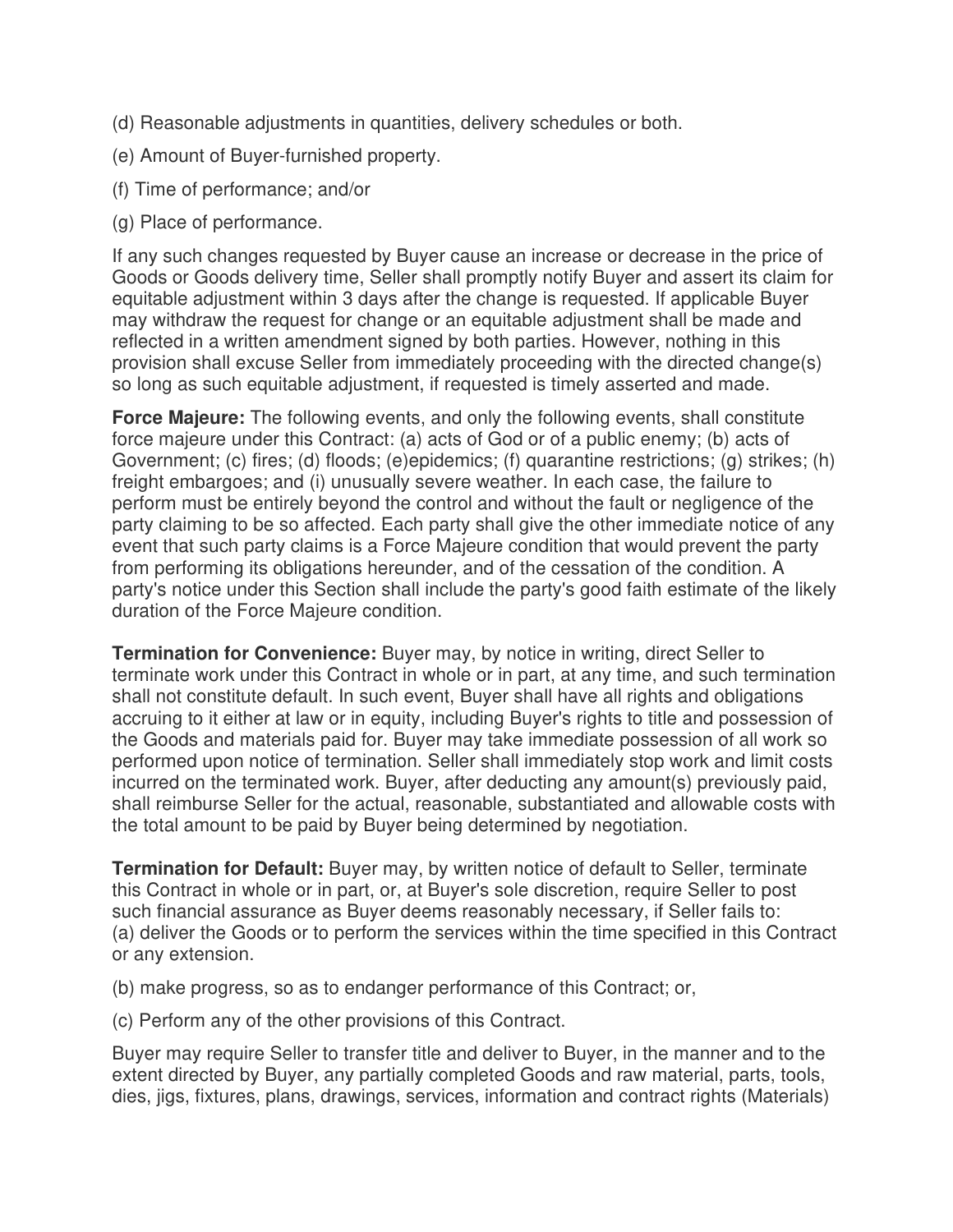as Seller has produced or acquired for the performance of this Contract, including the assignment to Buyer of Seller's subcontracts. Seller further agrees to protect and preserve property in the possession of Seller in which Buyer has an interest. Payment for completed Goods delivered to and accepted by Buyer shall be at the Contract price. Payment for unfinished Goods or services, which have been delivered to and accepted by Buyer and for the protection and preservation of property, shall be at a price determined in the same manner as provided in the Termination for Convenience provision hereof except that Seller shall not be entitled to profit. Buyer may withhold from Seller moneys otherwise due Seller for Goods completed, and services performed in such amounts as Buyer determines necessary to protect Buyer against loss due to outstanding liens or claims against said Goods. Seller shall promptly notify Buyer if Seller is the subject of any petition in bankruptcy. In the event of Seller's bankruptcy, Buyer may require Seller to post such financial assurance, as Buyer, in its sole discretion, deems necessary. Failure to post such financial assurance upon 10 days written notice shall constitute a default under this Contract. The rights and remedies of Buyer in this clause are in addition to any other rights and remedies provided by law or under this Contract.

**Applicable Law; Jurisdiction; Legal Fees; Mandatory Mediation:** All questions concerning the interpretation, construction, performance, and enforcement of this Contact and remedies in the event of default shall be resolved in accordance with the laws of the state of New York without resort to said state's conflict of law rule, and in accordance with its fair meaning and not strictly against either party based on which party drafted this Contract. If a dispute arises out of or relates to this contract or breach thereof and if said dispute cannot be settled through negotiation, the parties agree first to try, in good faith, to settle the dispute by mediation under the Commercial Mediation Rules of the American Arbitration Association before resorting to arbitration. Said mediation shall last a minimum of four hours and the parties agree to share equally in the cost of the mediator. Any legal proceeding arising out of the terms of this Contract will be commenced in the courts located in Nassau or Suffolk County, New York. Each of Seller and Buyer irrevocably and unconditionally submits to the exclusive jurisdiction of such courts, waives any objection to the laying of venue of any action, suit or proceeding arising out of this Contract or the transactions contemplated hereby in the State of New York, and waives and agrees not to plead or claim in any such court that any such action, suit or proceeding brought in any such court has been brought in an inconvenient forum. The prevailing party in any dispute will be entitled to recover from the losing party its costs (including reasonable costs of collection, attorneys' fees).

**Disputes:** Pending final resolution of a dispute hereunder, Seller shall proceed diligently with the performance of this Contract and in accordance with all the Terms and Conditions contained herein and with Buyer's direction thereof.

**Compliance with Law:** Seller has complied with all applicable federal, state and local laws, regulations and other requirements, including those pertaining to regulatory and environmental matters, in its performance of this Contract.